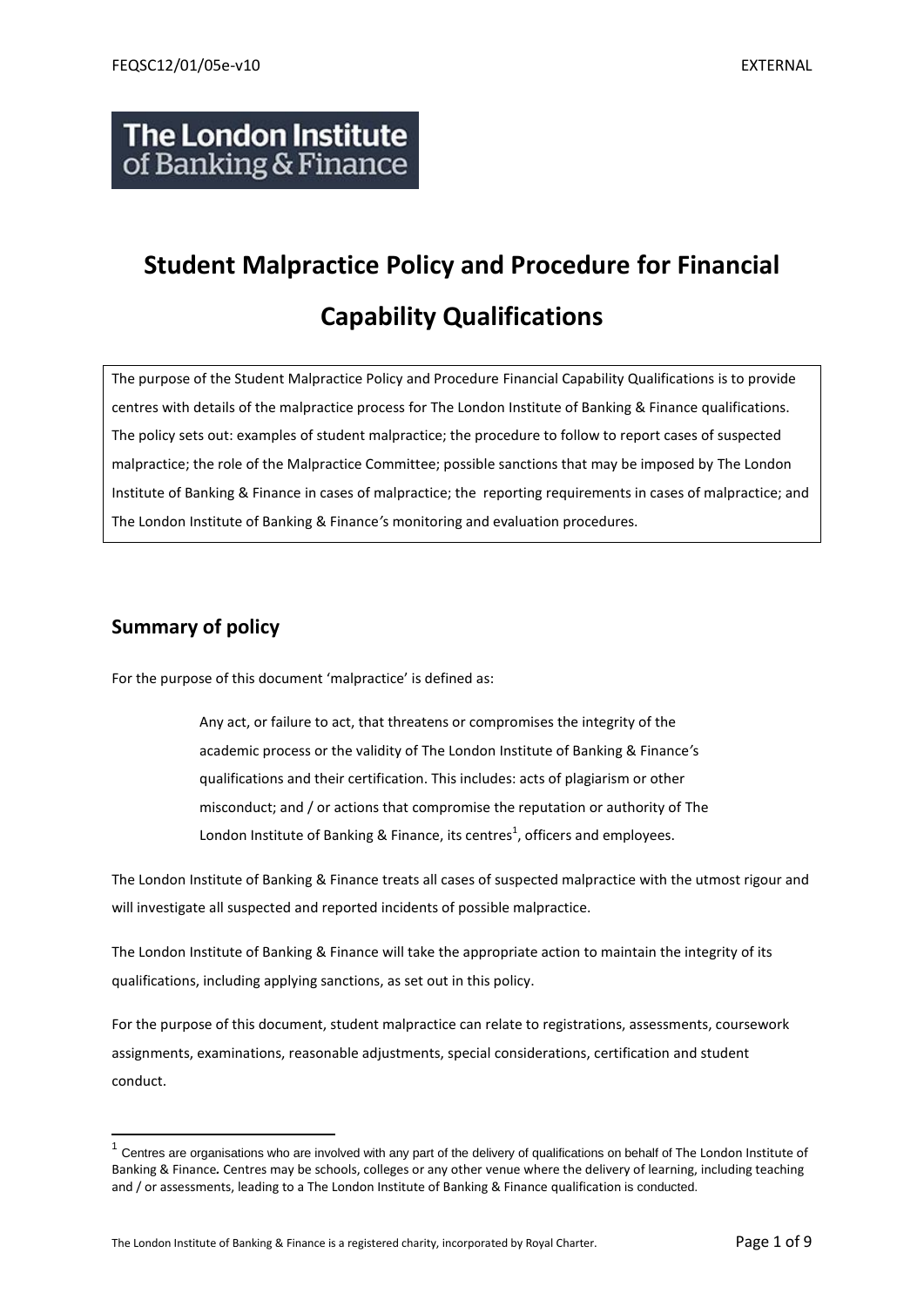

## <span id="page-1-0"></span>**Section A – Identification and reporting a suspected case of malpractice**

- 1.1 An allegation of student malpractice may be made by:
	- i. An assessment centre, and centre contractors / employees and stakeholders for instance invigilators, teachers / tutors and other officers;
	- ii. Another student;
	- iii. An independent party<sup>2</sup> who suspects possible malpractice has taken place; and
	- iv. An individual who wishes to remain anonymous.
- 1.2 The London Institute of Banking & Finance will also investigate when it has discovered potential or suspected malpractice via internal administration or quality assurance procedures, for example, coursework assignments that are submitted to plagiarism detection software and, as a result, are identified for review.
- 1.3 A centre that is registered with The London Institute of Banking & Finance must report all cases of suspected student malpractice to The London Institute of Banking & Finance*.* Failure to report a case of suspected student malpractice to The London Institute of Banking & Finance may be investigated for centre malpractice or maladministration *(*Centre Malpractice and Maladministration Policy and Procedures*).*

 2 An independent party is an individual or organisation which does not work for, or provide any services on behalf of The London Institute of Banking & Finance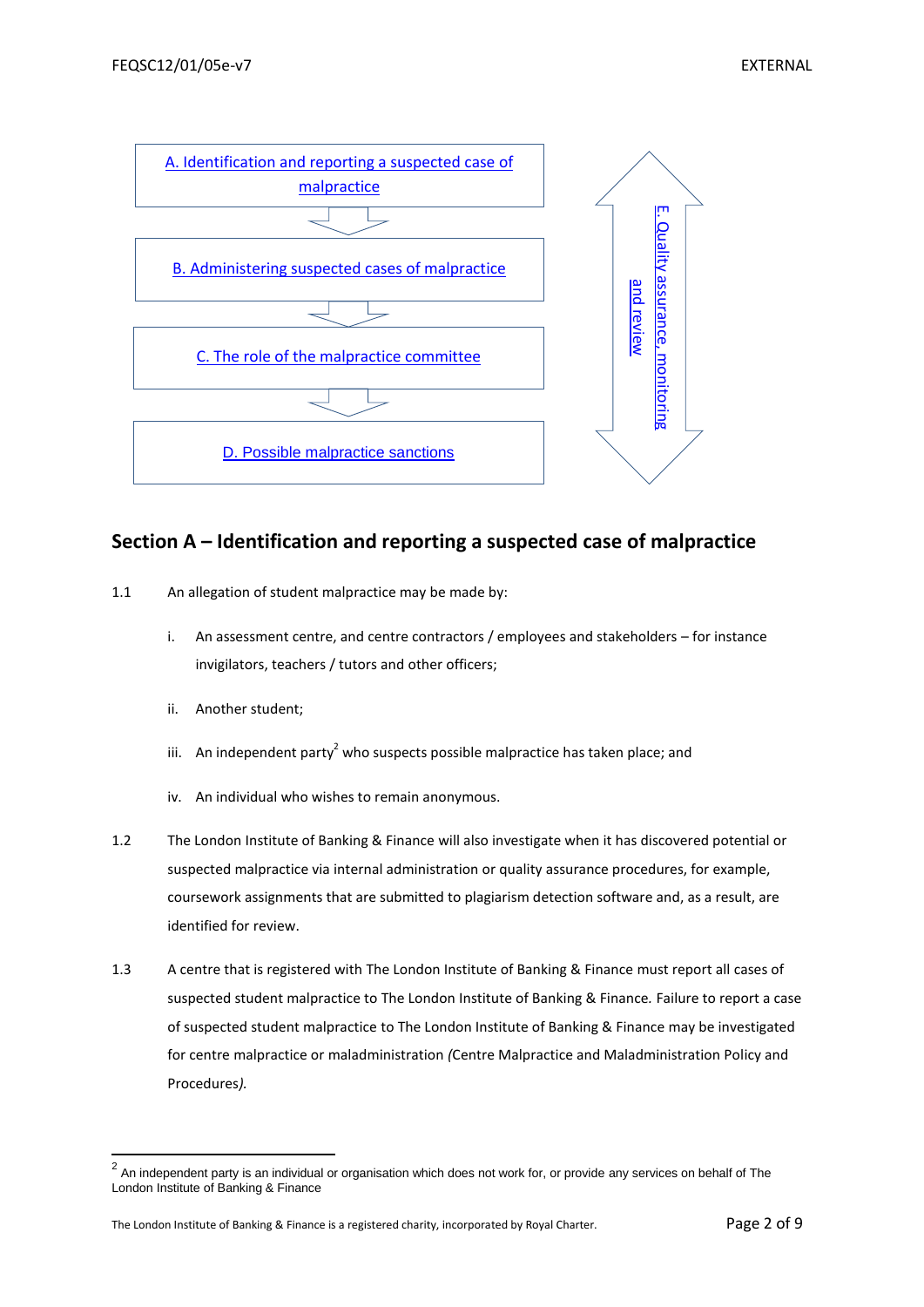- 1.4 The London Institute of Banking & Finance reserves the right not to investigate further where the information does not provide reasonable grounds for possible malpractice, or enough evidence on which to base further investigation.
- 1.5 Some examples of student malpractice are described below. These examples are not exhaustive and all incidents of suspected malpractice, whether or not described below, will be fully investigated by The London Institute of Banking & Finance, where there are sufficient grounds to do so.
	- i. Obtaining examination or assessment material without authorisation.
	- ii. Arranging for an individual other than the student to sit an assessment or to submit an assignment not undertaken by the student.
	- iii. Impersonating another student to sit an assessment or to submit an assignment on their behalf.
	- iv. Possession of any materials not permitted in the assessment room, regardless of whether or not they are relevant to the assessment, or whether or not the student refers to them during the assessment process, for example notes, blank paper, electronic devices including mobile phones, personal organisers, books, dictionaries / calculators (when prohibited).
	- v. Communicating in any form, for example verbally or electronically, with other students in the assessment room when it is prohibited.
	- vi. Copying the work of another student or knowingly allowing another student to copy from their own work (collusion).
	- vii. Fabrication of evidence / results set down within assessment submissions.
	- viii. Collaborating with another student or individual, by any means, to complete a coursework assignment or assessment, unless it has been clearly stated that such collaboration is permitted. Students are not to work together when completing coursework assignments or during assessments.
	- ix. Damaging another student's work.
	- x. Inclusion of inappropriate or offensive material in coursework assignments or assessment scripts.
	- xi. Failure to comply with published The London Institute of Banking & Finance regulations.
	- xii. Failure to comply with instructions given by the assessment invigilator, eg, working beyond the allocated time; refusing to hand in assessment script / paper when requested; not adhering to warnings relating to conduct during the assessment.
	- xiii. Failure to comply with the regulations of a centre.
	- xiv. Disruptive behaviour or unacceptable conduct at an assessment venue or centre (including aggressive or offensive language or behaviour).
	- xv. Producing, using or allowing the use of forged or falsified documentation, including but not limited to:
		- personal identification;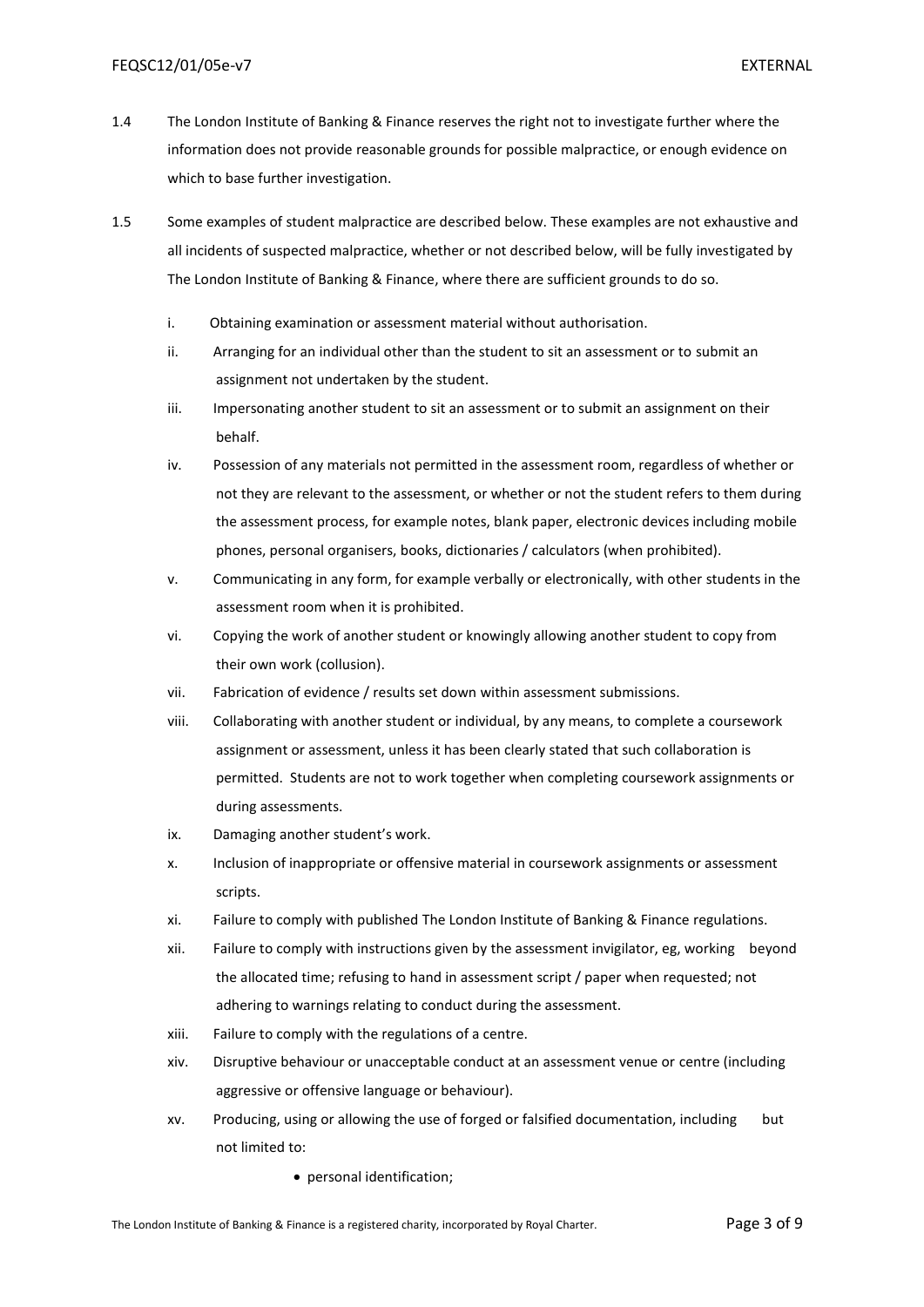- supporting evidence provided for reasonable adjustment or special consideration applications; and
- The London Institute of Banking & Finance results documentation, including an The London Institute of Banking & Finance certificate.
- xvi. Falsely obtaining, by any means, an The London Institute of Banking & Finance certificate for a unit or

qualification.

- xvii. Falsely acquiring or declaring, by any means, entry criteria necessary for a unit or qualification
- xviii. Misrepresentation or plagiarism, including self-plagiarism.
- xix. Fraudulent claims for special considerations.
- 1.6 This process applies to invigilators, teachers, tutors, students and other The London Institute of Banking & Finance officers, and to any reporting of malpractice by an independent party or individual who wishes to remain anonymous.
- 1.7 It is the responsibility of all invigilators and centre staff to be aware of The London Institute of Banking & Finance procedures for confiscating items not permitted at assessment / examination venues, for example, electronic devices or reference books, and how to deal with issues relating to malpractice, such as communication, collaboration or disruption within an assessment venue.
- 1.8 The London Institute of Banking & Finance will acknowledge all reports of suspected malpractice within five working days. Centres involved in the case will then be contacted by The London Institute of Banking & Finance, within 10 working days of receipt of the report detailing the suspected malpractice. The London Institute of Banking & Finance may also contact other individuals who may be able to provide evidence relevant to the case.
- 1.9 Any case of suspected malpractice should be reported in the first instance to:

Assessment Operations team for Financial Capability Qualifications **Administrative Centre:** 4–9 Burgate Lane **Canterbury** Kent CT1 2XJ United Kingdom

T: +44 (0)1227 818609 (option 3)

#### E: [fcexams@libf.ac.uk](mailto:fcexams@libf.ac.uk)

1.10 Suspected malpractice must be reported as soon as possible to The London Institute of Banking & Finance, if possible within two working days from its discovery. The incident should also be reported internally according to that centre's own policies and procedures.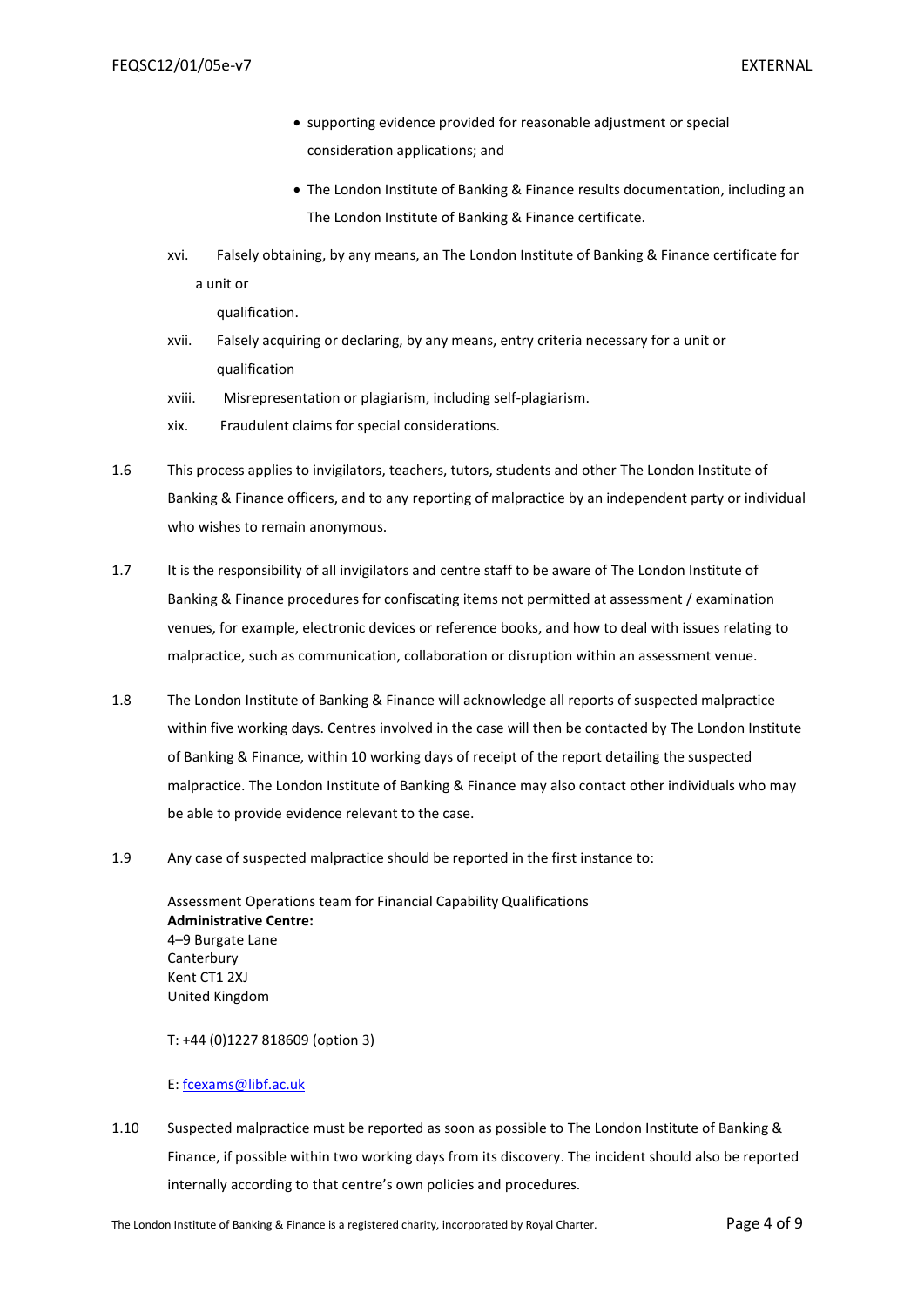- 1.11 At the time of the incident the student suspected of the malpractice must, where possible, be warned by the assessor that their actions are in breach of The London Institute of Banking & Finance regulations and may constitute malpractice and that a report will be made to The London Institute of Banking & Finance. However, The London Institute of Banking & Finance recognises that this action may not always be possible due to disruption to other students.
- 1.12 In cases of suspected student examination malpractice, the following information and evidence should be supplied to The London Institute of Banking & Finance following the initial report:
	- i. A full written report of the incident. The individual writing the report, usually the invigilator or head of an assessment centre, needs to clearly identify the factual information, including the actions that have been taken in relation to the incident.
	- ii. The report can comprise of the completed and signed Conduct of Examination form and all relevant supporting evidence and documentation. This should include but is not limited to:
		- a. confiscated materials;
		- b. any student scripts that may have been copied or show evidence of collaboration or plagiarism;
		- c. statements from other individuals involved and / or affected.
	- iii. The student has the right to respond by providing a signed statement explaining their conduct before they leave the assessment centre. This must be included on the Conduct of Examination form or in the assessment invigilator's report. If a student declines to provide a statement, this should be recorded in the report.
- 1.13 In cases of suspected malpractice reported by assessment centre invigilators, teachers, tutors and other officers, and any reporting of malpractice by an independent party or individual who wishes to remain anonymous, the report made to The London Institute of Banking & Finance should include as much information as possible, including the following:
	- i. the assessment venue name and location;
	- ii. the date and title of the assessment, if known;
	- iii. the time the assessment took place, if known;
	- iv. the student's name and The London Institute of Banking & Finance number, if applicable;
	- v. the name of the assessment centre invigilators, teachers / tutors and any other officers concerned;
	- vi. a description of the suspected malpractice; and
	- vii. any available supporting evidence.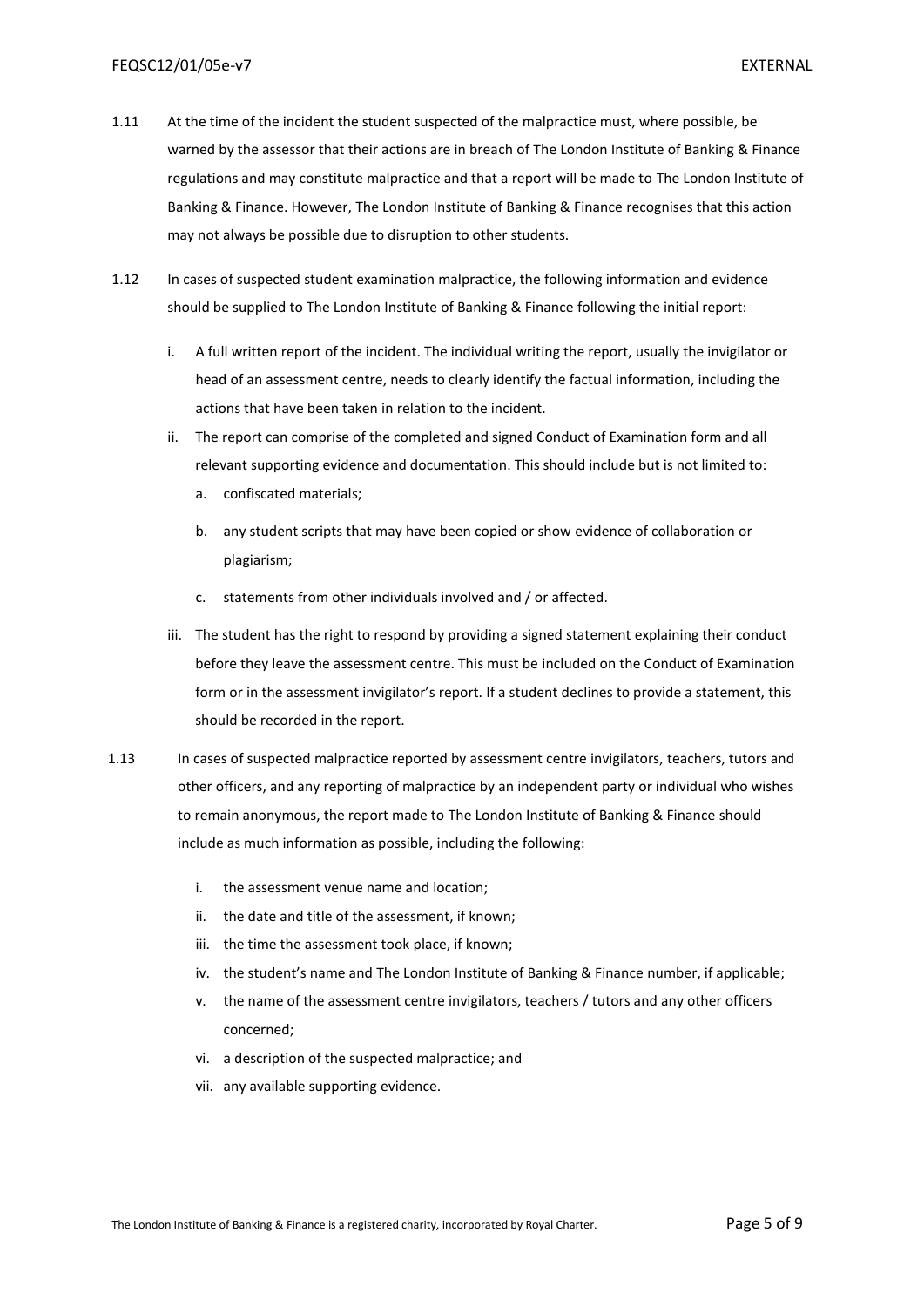1.14 In cases of suspected malpractice reported by an independent party, or an individual who wishes to remain anonymous, The London Institute of Banking & Finance will take all reasonable steps to authenticate the reported information and to investigate the alleged malpractice.

### <span id="page-5-0"></span>**Section B – Administering suspected cases of malpractice**

- 2.1 The London Institute of Banking & Finance will investigate each case of suspected or reported malpractice to ascertain whether malpractice has occurred. The investigation will aim to establish the full facts and circumstances and, where relevant, students' previous conduct.
- 2.2 The London Institute of Banking & Finance will promptly take all reasonable steps to prevent any adverse effect that may arise as a result of the malpractice, or to mitigate any adverse effect, as far as possible, and to correct it to make sure that any action necessary to maintain the integrity of the examination will be taken.
- 2.3 The centre will be informed of the following:
	- i. That an investigation will take place, and the grounds for that investigation;
	- ii. Details of all the relevant timescales, and dates, where known;
	- iii. That the student has a right to respond by providing a personal written response relating to the suspected malpractice (within 10 working days of the date of that letter);
	- iv. That the student may continue their studies including assessment resits but that any results achieved since the cases of suspected malpractice, may be removed if an individual is found to be guilty (see Section D);
	- v. That, if malpractice is considered proven by The London Institute of Banking & Finance, sanctions may be imposed reflecting the seriousness of the case;
	- vi. That, if they are found guilty, they have the right to appeal under the Appeals Policy and Procedures; and
	- vii. That The London Institute of Banking & Finance has a duty to inform the relevant authorities / regulators but only after time for the appeal has passed or the appeal process has been completed.
- 2.4 The student or centre has a right to appeal against a malpractice outcome reached by The London Institute of Banking & Finance if they believe that the policy or procedure has not been followed properly or has been implemented to their detriment. For more detail, see the Appeals Policy and Procedures.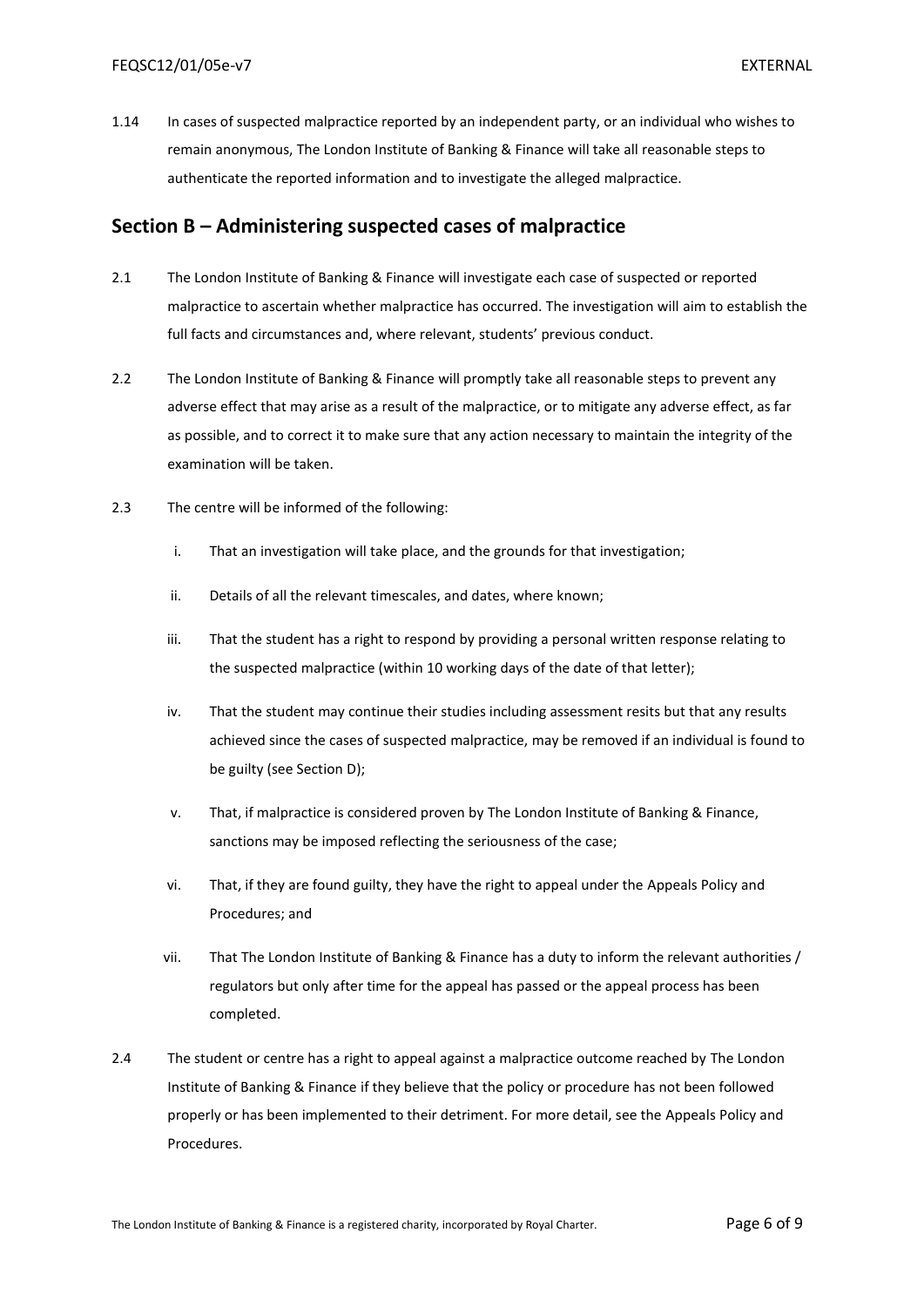- 2.5 In cases where malpractice has been proven and has other external significance, The London Institute of Banking & Finance has a duty of care and may inform the relevant regulator(s), the assessment centre, other awarding organisations and other relevant authorities as appropriate to comply with legislation; this may include informing the police if the law has been broken.
- 2.6 The London Institute of Banking & Finance will not normally report any outcome from a malpractice case until the time for appeal has passed.
- 2.7 Individuals are not permitted to attend the Malpractice Committee meeting when their case is heard. Individuals do have the right to request to attend the hearing of their appeal should the candidate wish to appeal the Malpractice Committee outcome.
- 2.8 If a student decides to continue their programme of study while a malpractice case is being considered, they do so at their own risk, pending the outcome of their malpractice case.

## <span id="page-6-0"></span>**Section C – The role of the malpractice committee**

- 3.1 The Malpractice Committee will consider all cases of suspected malpractice on an individual basis. Membership of the Malpractice Committee will include at least one member who is not a member of The London Institute of Banking & Finance Programmes team. The Malpractice Committee reserves the right to request further information relating to the case.
- 3.2 The Malpractice Committee has a maximum of 40 working days from the initial reporting of a suspected malpractice to determine the outcome of the case; however, if a delay is expected, the parties concerned will be informed as early as possible. The committee will determine the outcome based upon all the evidence available to them at the time, including any personal written response that has been received.
- 3.3 Once the Malpractice Committee has determined the outcome, it will usually inform the centre within ten working days of the decision.
- 3.4 If the case relates to a coursework assignment and potential plagiarism, the centre concerned will be informed of the outcome either on, or before, the date the assessment results are published. However, depending on the level of plagiarism this may be delayed.
- 3.8 All documents related to the decision-making process of the Malpractice Committee will be kept securely for a minimum of five years.

## <span id="page-6-1"></span>**Section D – Possible malpractice sanctions**

4.1 If a case of malpractice is proven, The London Institute of Banking & Finance*'*s Malpractice Committee is empowered to impose one or more sanctions upon the individual(s) concerned. The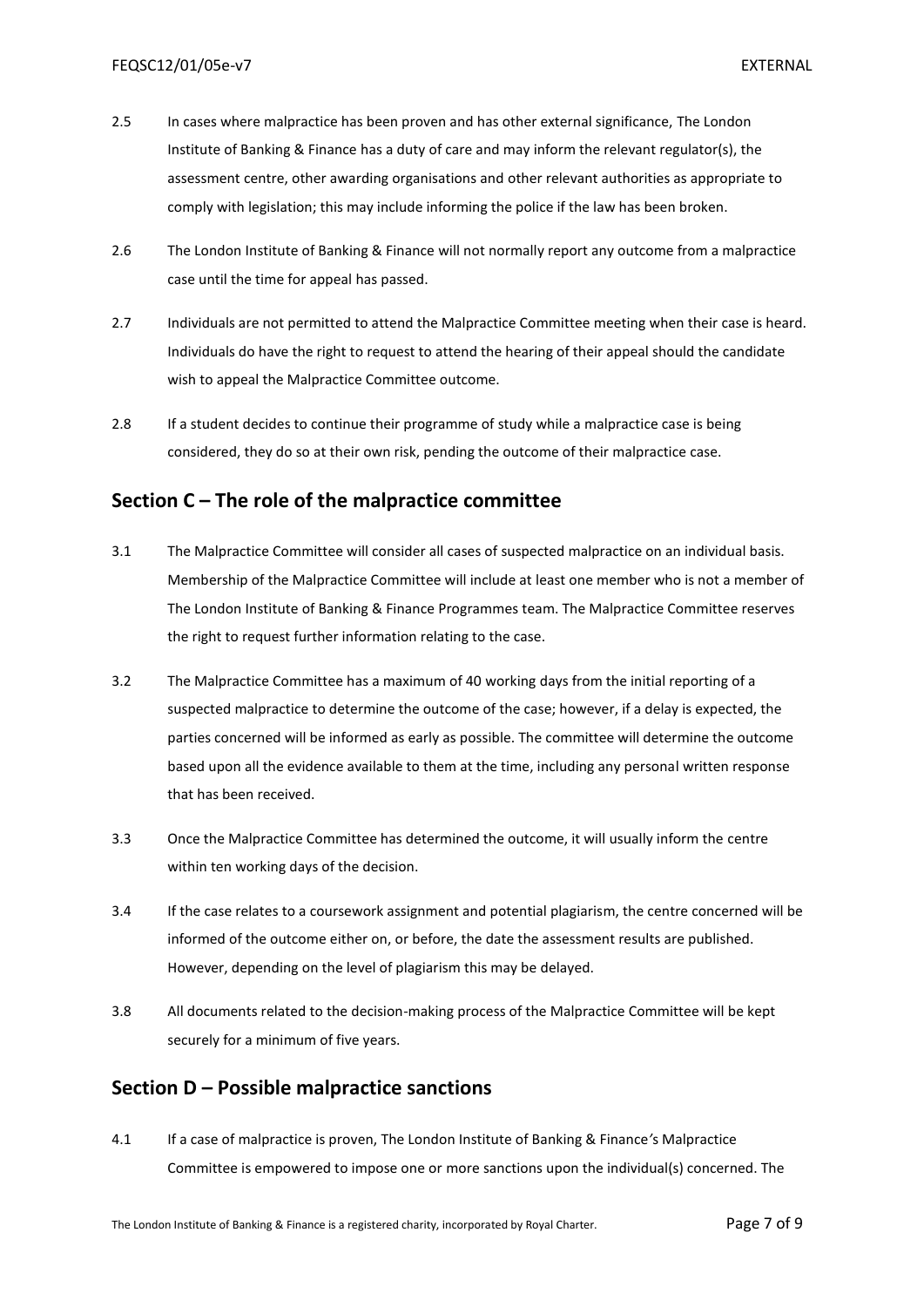Malpractice Committee will make sure that any sanctions imposed reflect the seriousness of the malpractice that has occurred and that all similar cases are treated in an equitable, fair and unbiased manner. When considering the seriousness of a case of malpractice, any previous cases may be taken into consideration.

- 4.2 The sanction(s) implemented by the Malpractice Committee may be informed by any previous advice that it has given to the student on malpractice.
- 4.3 Listed below are examples of sanctions, one or more of which may be applied. This list is not exhaustive and other sanctions may be applied on a case-by-case basis, as recommended by the Malpractice Committee.
- 4.4 Possible sanctions that may be applied to students include, but are not limited to:
	- i. Awarding the mark given by the examiner and a warning given to the student..
	- ii. Awarding a minimum pass mark for the assessment component in which malpractice has been deemed to have occurred.
	- iii. Awarding a mark of zero in the assessment component in which malpractice has been deemed to have occurred.
	- iv. Notification to other departments within The London Institute of Banking & Finance for additional sanctions. These additional sanctions may involve:
		- a. Loss of marks for the entire relevant unit and all other units sat previously. This may result in the student having to resit an entire qualification, if the regulations allow, or a certificate being revoked for either a unit or qualification.
		- b. The student not being allowed to resit or resubmit the relevant assessment(s) for that unit or qualification for a stated period of time.
		- c. The student not being allowed to sit, resit or resubmit any other assessment relating to that unit or qualification for a stated period of time.
		- d. The student may be disqualified from registering for future The London Institute of Banking & Finance units or qualifications, either for a stated period of time or indefinitely.
		- e. Notification to a regulator or the police.
	- v. Any other sanction deemed applicable and applied by a third party or centre where a student breaches the conduct of the venue or centre.